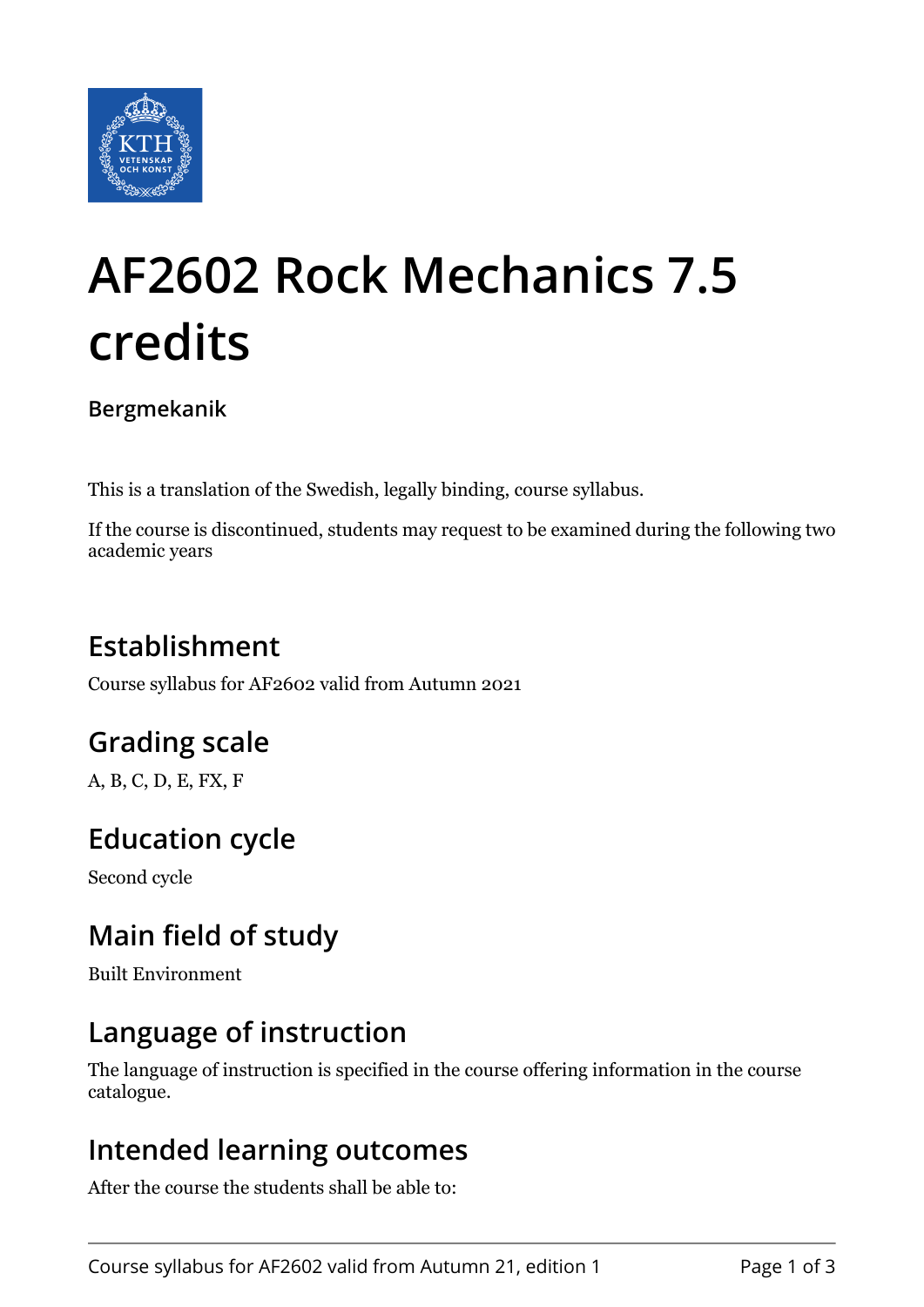- Account for the fundamental differences between the rock mass and other types of man-made construction materials.
- Describe ground behavior for different geological conditions and identify common geological uncertainties.
- Use different rock mass classification systems such as the Q system, the Rock Mass Rating (RMR) and the Geological Strength Index (GSI).
- Determine the mechanical properties of intact rock, joints, and rock masses to be used as input to the rock mechanical calculations.
- Calculate radial and tangential stresses and deformations around underground openings.
- Analyze the interaction between the rock mass and the installed support in tunnels with the ground reaction curve concept.
- Analyze typical stability problems in rock engineering such as block stability, arching stability and slope stability.

#### **Course contents**

- Basic terms in engineering geology and rock mechanics
- Geological uncertainties and ground behavior
- Pre-investigation methods
- Mechanical properties of the rock mass
- Rock support
- Interaction between rock mass and rock support in tunnel engineering
- Block and arching stability in tunnels
- Slope stability
- Foundations on rock

# **Specific prerequisites**

Documented knowledge in soil mechanics or foundation engineering. corresponding to the content in course AF1601.

Eng B/6 according to the Swedish upper secondary school system.

## **Examination**

- LAB1 Laboratory Work, 1.5 credits, grading scale: P, F
- TEN1 Examination, 3.0 credits, grading scale: A, B, C, D, E, FX, F
- ÖVN1 Exercises, 3.0 credits, grading scale: P, F

Based on recommendation from KTH's coordinator for disabilities, the examiner will decide how to adapt an examination for students with documented disability.